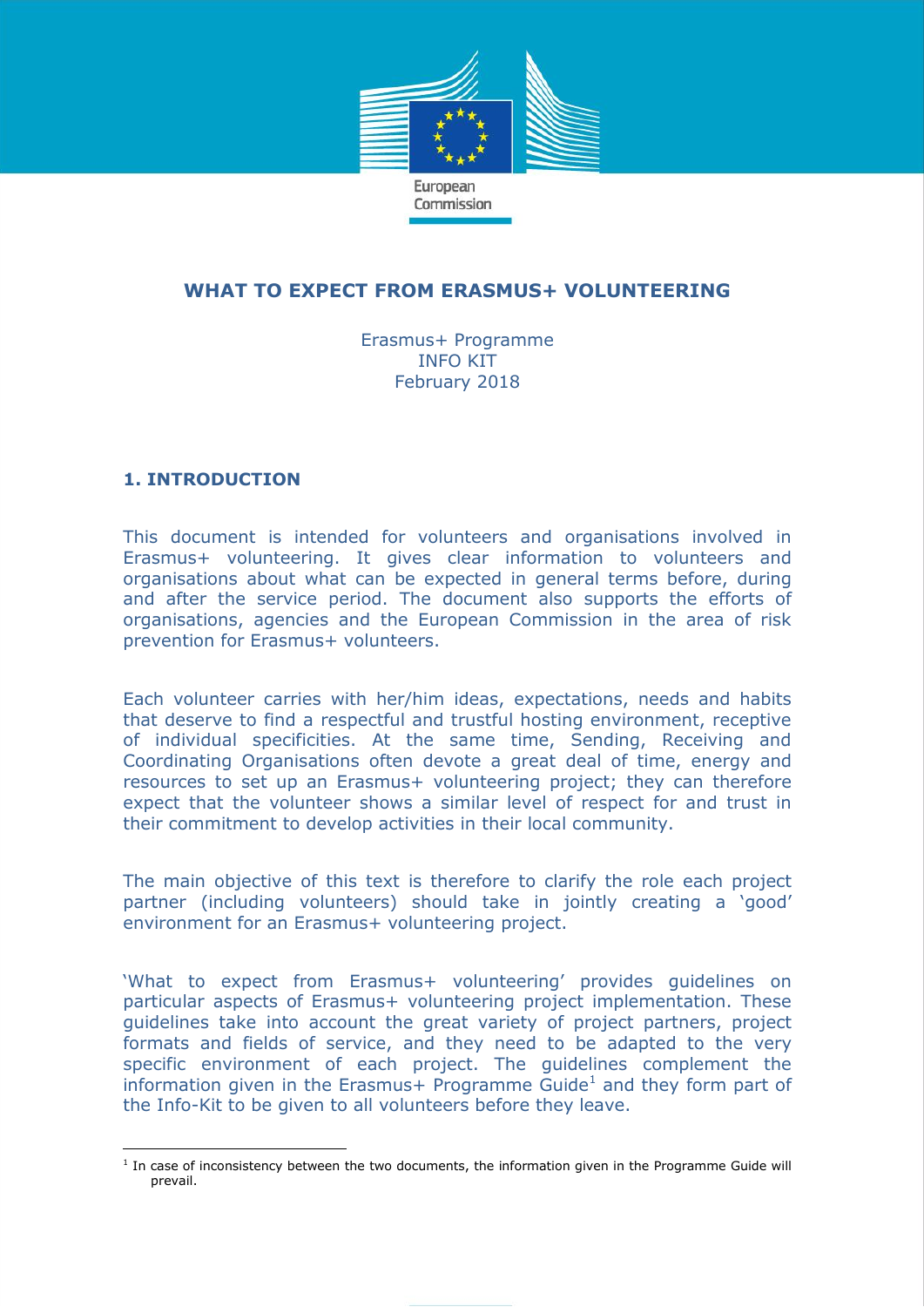It is strongly recommended that potential volunteers read this document before agreeing to take part in an Erasmus+ volunteering project.

## **2. WHAT TO EXPECT FROM ERASMUS+ VOLUNTEERING**

# **2.1 Information and communication**

The volunteer has to be informed about the Erasmus+ Programme  $-$  its philosophy, aims, priorities and procedures — and how Erasmus+ volunteering projects are carried out. Prior to her/his departure, the volunteer must receive clear information about the Erasmus+ volunteering project, in particular about the tasks to be performed, accommodation, training and support. If the host placement is located in a live-in community, the volunteer must be informed about the rules and conditions that apply in such a community and which relate to her/him.

Prior to her/his departure, the volunteer is responsible for informing the organisations about any circumstances that may influence her/his capability to carry out certain tasks and about any individual special needs. If necessary, she/he should provide accurate information about health-related issues.

The volunteer must inform the Coordinating, Sending and Receiving Organisation about the exact dates of her/his departure and arrival. This information should be provided well in advance before the start of the service.

# **2.2. Financial and administrative rules**

The volunteer must agree on and sign the Erasmus+ volunteering Agreement together with the Coordinating, Sending and Receiving Organisation.

In addition, the volunteer must read the grant application approved by the National/Executive Agency for her/his project. Each partner (including the volunteer) is responsible for respecting the project details as set out in the volunteering agreement and the Erasmus+ volunteering Agreement.

Participation in Erasmus+ volunteering is free of charge for the volunteer. Except for a possible contribution to travel costs, the volunteer must not be charged, either fully or partially, directly or indirectly, for taking part in an Erasmus+ volunteering project. This implies that the volunteer is entitled to one return travel ticket between the sending country and the receiving country, and to insurance, food (meals or food money should be provided also on free days and during holiday periods) and local transport.

During the entire volunteering period, including while on vacation, the volunteer is also entitled to a monthly or weekly allowance (pocket money). The amounts are as stated in the Programme Guide. The pocket money must not be aimed at covering costs related to the implementation of the project (for example local transport or food).

The volunteer has to be covered, throughout the voluntary service period, by the obligatory Erasmus+ volunteering group insurance plan set up by the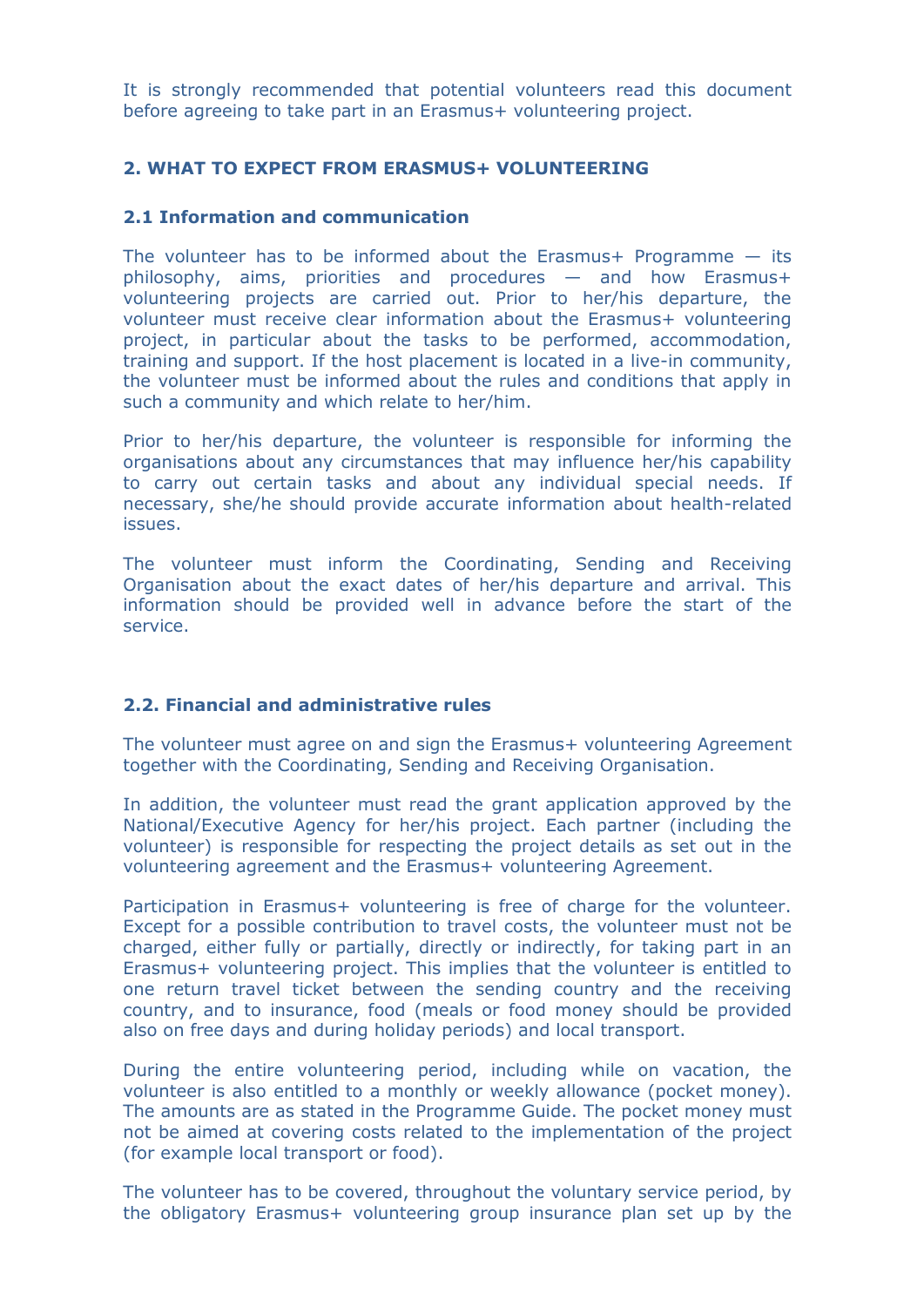European Commission. This coverage is only complementary to the mandatory coverage of the European Health Insurance Card (EHIC), which must be obtained prior to departure. In certain cases, when national rules deprive volunteers from coverage under EHIC for the duration of the placement, CIGNA will provide full coverage. However, volunteers must provide proof that obtaining the EHIC in their case was not possible. The volunteer must read carefully the insurance-related information found online (the link to which can be found in the welcome letter).

The volunteer can request and must receive help from the organisations in obtaining a visa, if so required by the legislation of the host country. If asked to do so in due time, the National/Executive Agency or SALTO can also issue letters supporting the volunteer's visa application.

The volunteer is entitled to receive a YouthPass certificate, attesting her/his participation in Erasmus+ volunteering and the experience and skills she/he has acquired during the period of service (more info at [www.youthpass.eu\)](http://www.youthpass.eu/).

Upon her/his return, the volunteer must complete a final report.

### **2.3. Positive attitudes in Erasmus+ volunteering**

The volunteer should take an active role in setting up her/his Erasmus+ volunteering project together with the organisations, and this should be encouraged by the Sending, Receiving and Coordinating Organisation.

The volunteer must respect the rules and the organisational structure of the Receiving Organisation. The volunteer must also abide by the laws in force in the host country.

The volunteer must keep the Receiving Organisation informed about her/his whereabouts during the period of service.

While abroad, the volunteer should give the Sending Organisation regular feedback on her/his experience and must evaluate the overall project with the Sending Organisation upon her/his return.

#### **2.4. Practical arrangements**

The Receiving Organisation must take care of the practical arrangements in order to support and guide the volunteer from the moment of his/her arrival in the host country. The volunteer is entitled to free board and lodging. Her/his accommodation must remain available for her/him throughout the entire service period, including holidays. The Receiving/Coordinating Organisation must ensure that the volunteer can live in safe and clean accommodation and can eat sufficient and healthy food.

The volunteer must take good care of the accommodation that has been provided for her/him.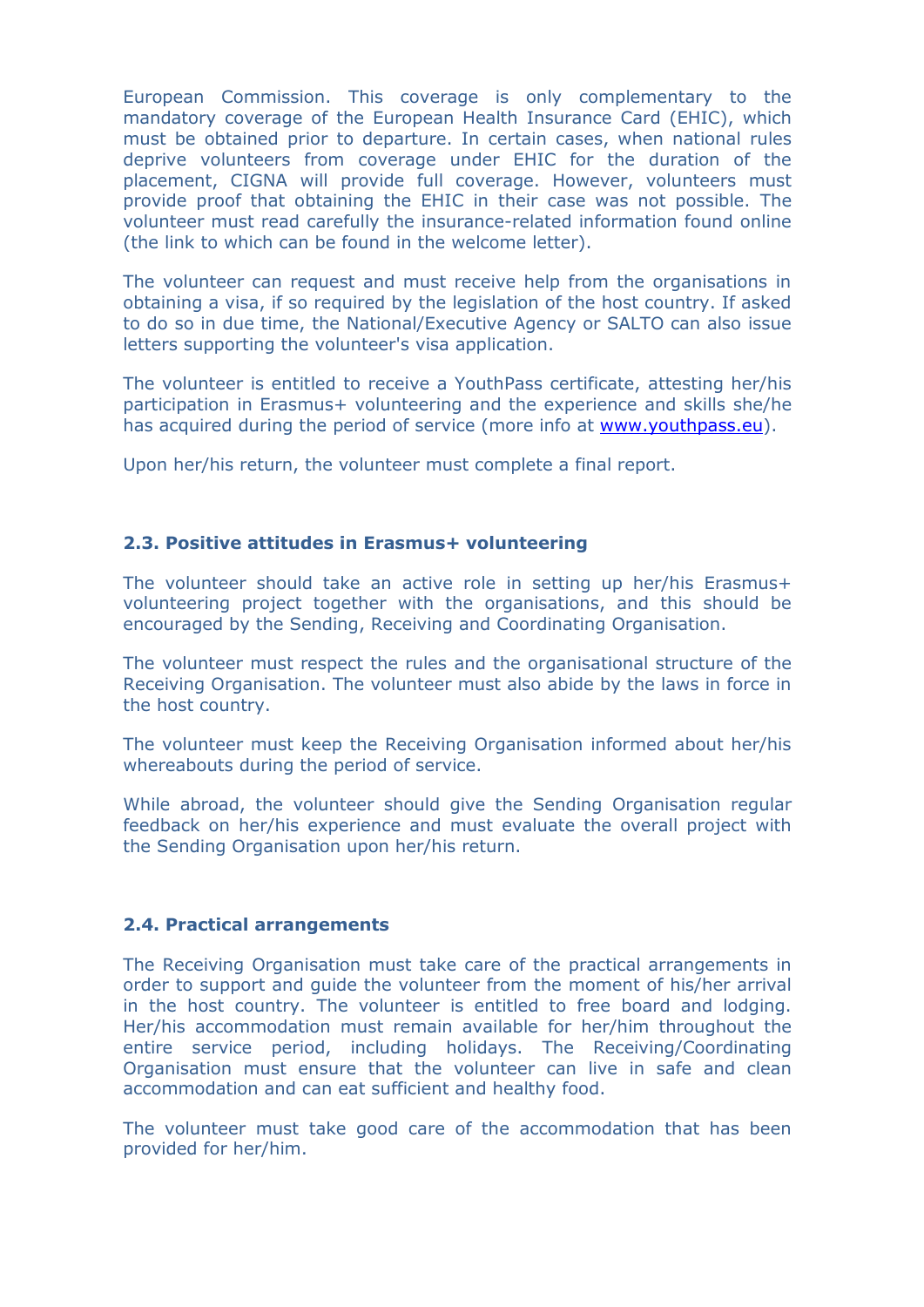The volunteer is entitled to two consecutive free days per week (unless arranged differently in mutual agreement between the volunteer and the organisation and explicitly stated in the volunteering agreement) and two days of holiday per month.

Vacation periods and weekly rest days have to be agreed between the Receiving Organisation and the volunteer.

#### **2.5. Support, training and meetings**

Prior to departure, the volunteer must receive the Erasmus+ volunteering Info-Kit and be adequately prepared by the Sending/Coordinating Organisation for the stay abroad, according to her/his needs and in line with the Erasmus+ volunteering Training and Evaluation Cycle guidelines and minimum quality standards.

Upon arrival in the host country volunteers in projects with duration of more than two months have the right and obligation to take part in an on-arrival training session. Volunteers whose period of service lasts six months or more also have the right and obligation to take part in a mid-term evaluation session.

The volunteer should receive appropriate task-related support and guidance to enable her/him to carry out the agreed tasks.

If online language courses are provided as part of the project support from the Commission, the Coordinating organisation must ensure a proper followup and support to the volunteer in starting the course as early as possible and completing it. The same applies when funding is provided for language learning. A number of volunteers will take language tests before and after mobility. The final language test should be taken just before the completion of the YouthPass, at the end of mobility. The Receiving organisation has to oversee that the final test is taken by those volunteers who are given access to the testing scheme.

In addition, the Receiving/Coordinating Organisation supports other language training, free of charge for the volunteer. The training can be formal or informal and the format, duration and frequency will depend on the needs of the volunteer, her/his project tasks and the resources available to the organisation.

For personal support, the volunteer has a mentor with whom she/he will have regular meetings throughout the service period. The mentor must be appointed by the Receiving Organisation, and must not be the volunteer's supervisor or be otherwise directly involved in the volunteer's daily activities.

The mentor should help the volunteer to get integrated within the organisation, the project and the local community. The mentor should help the volunteer with administrative issues, if necessary.

The volunteer must accept the role of the mentor as the person responsible for her/his well-being and must attend the regular meetings organised by the mentor.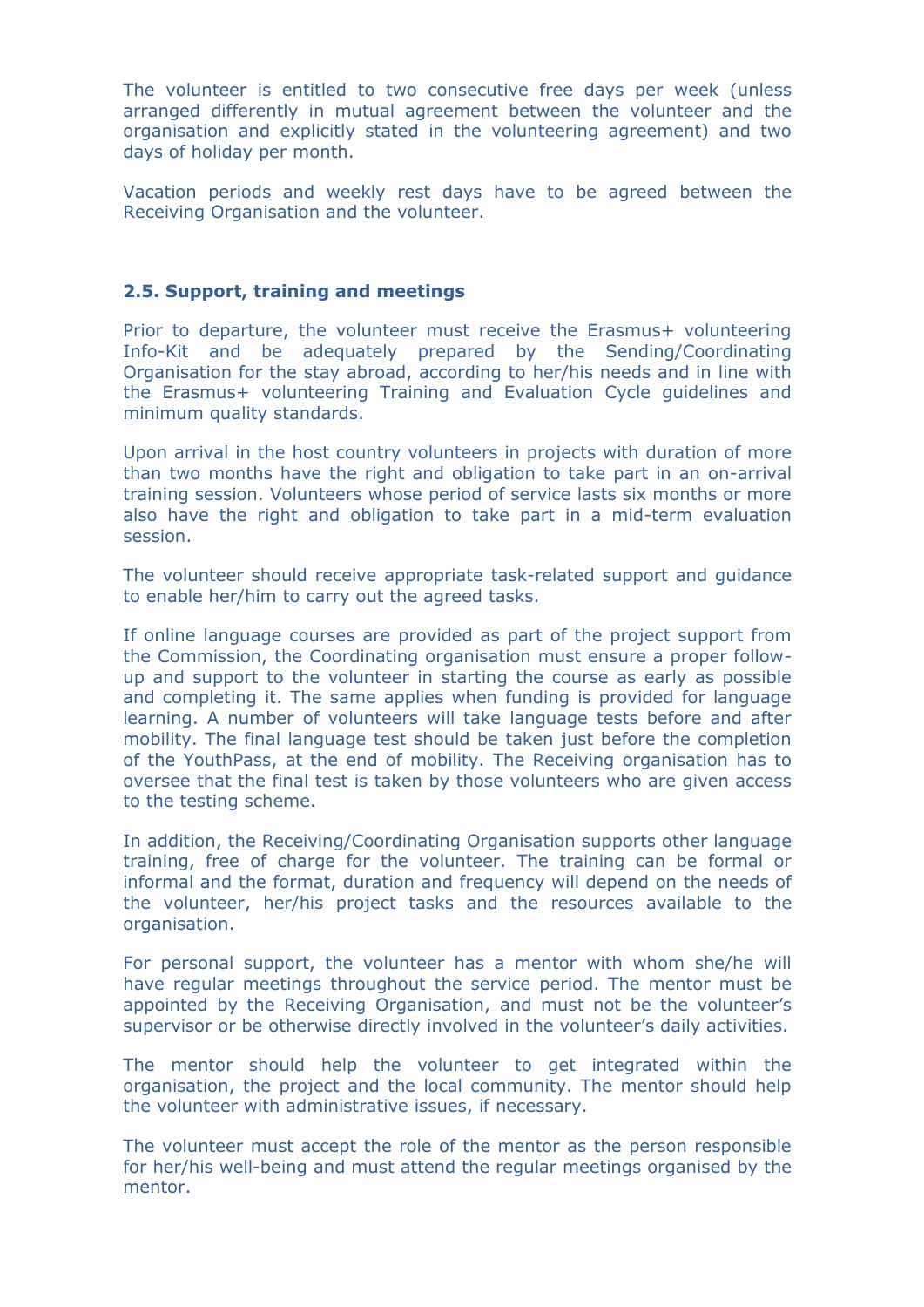At the end of the project, the volunteer should receive help from the Sending Organisation in evaluating the participation in Erasmus+ volunteering so as to gain the maximum benefit from her/his experience. If asked for, the volunteer should also get help in re-adjusting to life in her/his home country and for guidance in personal projects.

After completing her/his period of service, the volunteer should take part in the Annual Erasmus+ volunteering Event organised by the National Agency.

The volunteer can also contact the relevant National Agencies or the Executive Agency<sup>2</sup> asking for any kind of advice and support (on accreditation, insurance, visa support, crisis management, etc.).

### **2.6. Volunteer's tasks**

The volunteering conditions must respect the volunteer's personal health, safety and dignity, and be in line with the national laws of the host country.

Erasmus+ volunteering must be full-time service for the volunteer. Her/his project activities (including language and other training activities relating to the project) should take up at least 30 and not more than 38 hours per week.

The volunteer must not carry out routine tasks that would normally be carried out by paid employees. The volunteer must not carry out highresponsibility tasks alone or unsupervised.

The volunteer must not be solely responsible for the individual care of vulnerable persons (babies or children; ill, elderly or disabled people, etc.) on a day-to-day basis.

The volunteer must not teach or provide teaching assistance as part of formal education.

The volunteer should be encouraged to use her/his own ideas, creativity and experience to develop his/her own projects or activities relating to the work of the Receiving Organisation.

Any changes in the project and in the volunteer's tasks, areas of responsibility, support and training must remain in line with the general setup of the agreed and approved project and must be agreed between the volunteer and the Receiving Organisation.

#### **2.7. Risk and conflict management**

The volunteer must not act in any way that could put others or her/himself at risk of being injured. If a conflict situation arises, the volunteer may ask

 $\overline{a}$ 2 For contact details to National Agencies and the Executive Agency please consult https://ec.europa.eu/programmes/erasmus-plus/contact/national-agencies\_en